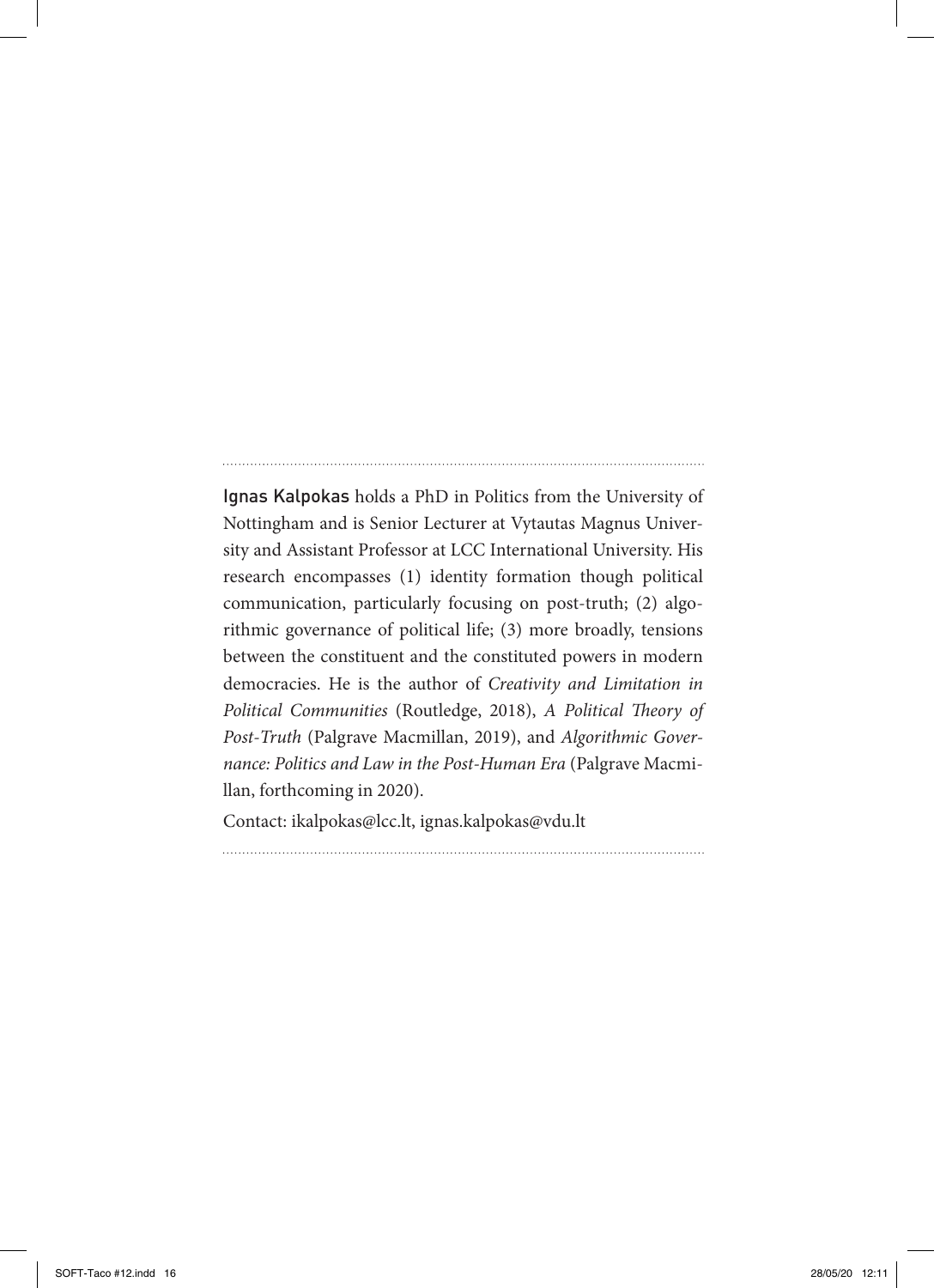*Soft Power Revista euro-americana de teoría e historia de la política y del derecho* 

*Vol. 6, 2. Julio-Diciembre 2019 ISSN (online): 2539/2239 ISSN (print): 2389-8232 http://dx.doi.org/10.14718/SoftPower.2019.6.2.2*

# **JOY TO THE WORLD: THE SATISFACTION OF POST-TRUTH1**

Ignas Kalpokas

LCC International University of Klaipeda (Lithuania)

## **Abstract**

This article aims to uncover the key preconditions and characteristics of post-truth as well as the contextual factors explaining its appeal. The key factor appears to be posttruth's ability to incite pleasure, in terms of both it being unconstrained by veracity and the advance and the capacity to know what the necessary pleasure-inciting variables are through big data analysis. That neatly corresponds with the general rise to prominence of satisfaction and affective mobilisation in competition over increasingly scarce audience attention, making post-truth a distinctly contemporary phenomenon.

## **Keywords**

Post-truth, big-data, pleasure, affect.

## **Resumen**

Este artículo tiene como objetivo descubrir las precondiciones y características clave de la posverdad, así como los factores contextuales que explican su atractivo. El factor clave parece ser la capacidad de la posverdad para incitar al placer, tanto en el sentido de no estar restringida por la veracidad, como de avance y capacidad de saber cuáles son

<sup>1</sup> Reception date: 2nd July 2019; acceptance date: 17th July 2019.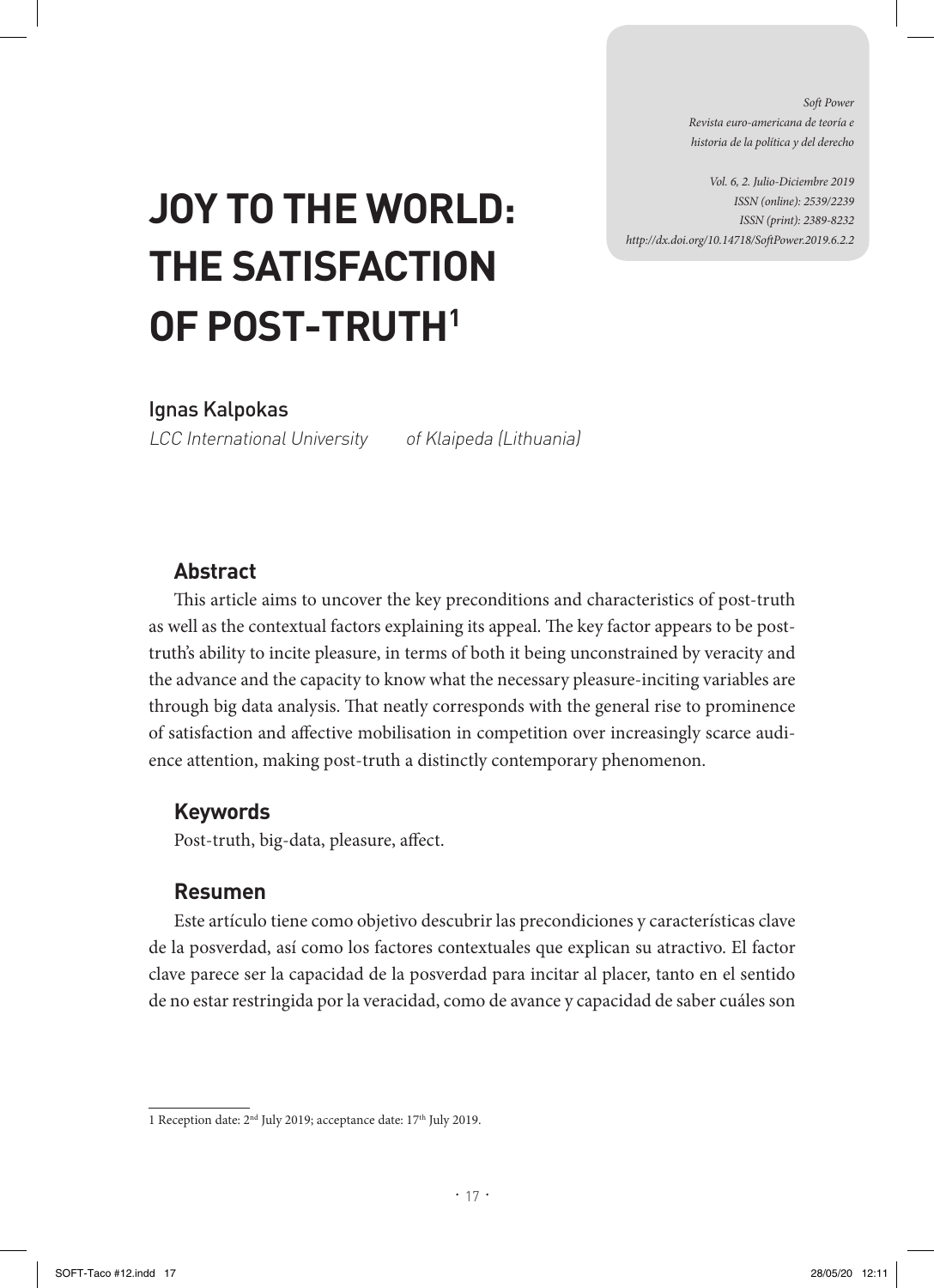las variables necesarias que incitan al placer a través del análisis de los *big data*. Eso se corresponde perfectamente al ascenso general del peso de la satisfacción y movilización afectiva en la competición por atención cada vez más escasa de la audiencia, lo que hace de la posverdad un fenómeno claramente contemporáneo.

#### **Palabras clave**

Posverdad, big-data, placer, afecto.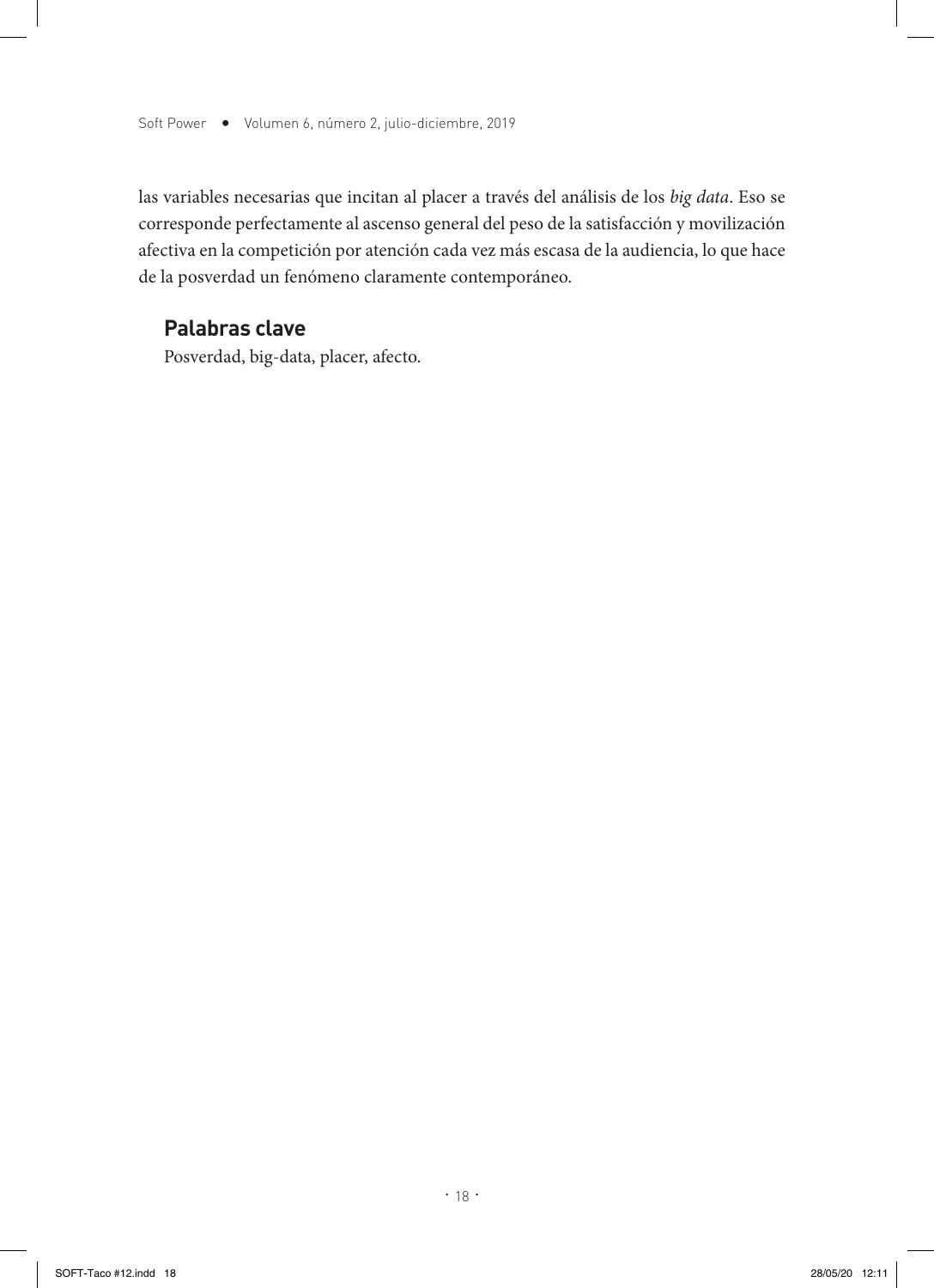Post-truth is one of those concepts that are often discussed and rarely understood and, paradoxically, the *more* it is discussed, the *less* it is understood. Consequently, it is of prime importance to delve into the substance and form of post-truth in order to better understand its proper place in today's political life. Several key themes are revealed to be of prime importance.

First, the role of post-truth narratives is to provide satisfaction through confirmation of audience wishes, desires, stereotypes, etc., simultaneously also guiding individuals through the complexities of everyday lives in the information-saturated communication environment. The latter function is particularly reinforced through post-truth-claims, typically formulated as narratives and, therefore, acting as sense-making structures. Moreover, there is a reason why such post-truth narratives have become not only more prevalent but also more effective than ever before: it is due to the availability of data about target audiences and the technological capacity of gauging through massive sets of such data. The audience characteristics that need to be toyed with can now be known in advance, enabling the creation of narratives that, due to post-truth's disregard for verifiable facts, can be shaped and tailored in whichever way necessary.

The second part of the article mostly deals with the contextual conditions of posttruth, primarily the general drive towards pleasurisation, prevalent across societal domains and clearly manifesting itself within the media ecosystem. The ever-increasing competition between media content providers and, therefore, the scarcity of audience attention are the key driving forces behind this pleasurisation: one simply has to offer greater consumer satisfaction than any of the competing offerings, leading to both increasingly egregious claims and communicative behaviours, such as trolling. That has unavoidably led to a high level of me-centricity among the audiences, resulting in an expectation that communication acts, including truth-claims (and the truths that they postulate), revolve around the individual. Moreover, as the audiences themselves have become increasingly fragmented, the flow of affective reactions to events, information, or claims becomes a key factor that either affiliates or splits communities. Overall, then, due to the neat fit with today's trends and technological affordances, post-truth is seen as a highly potent development.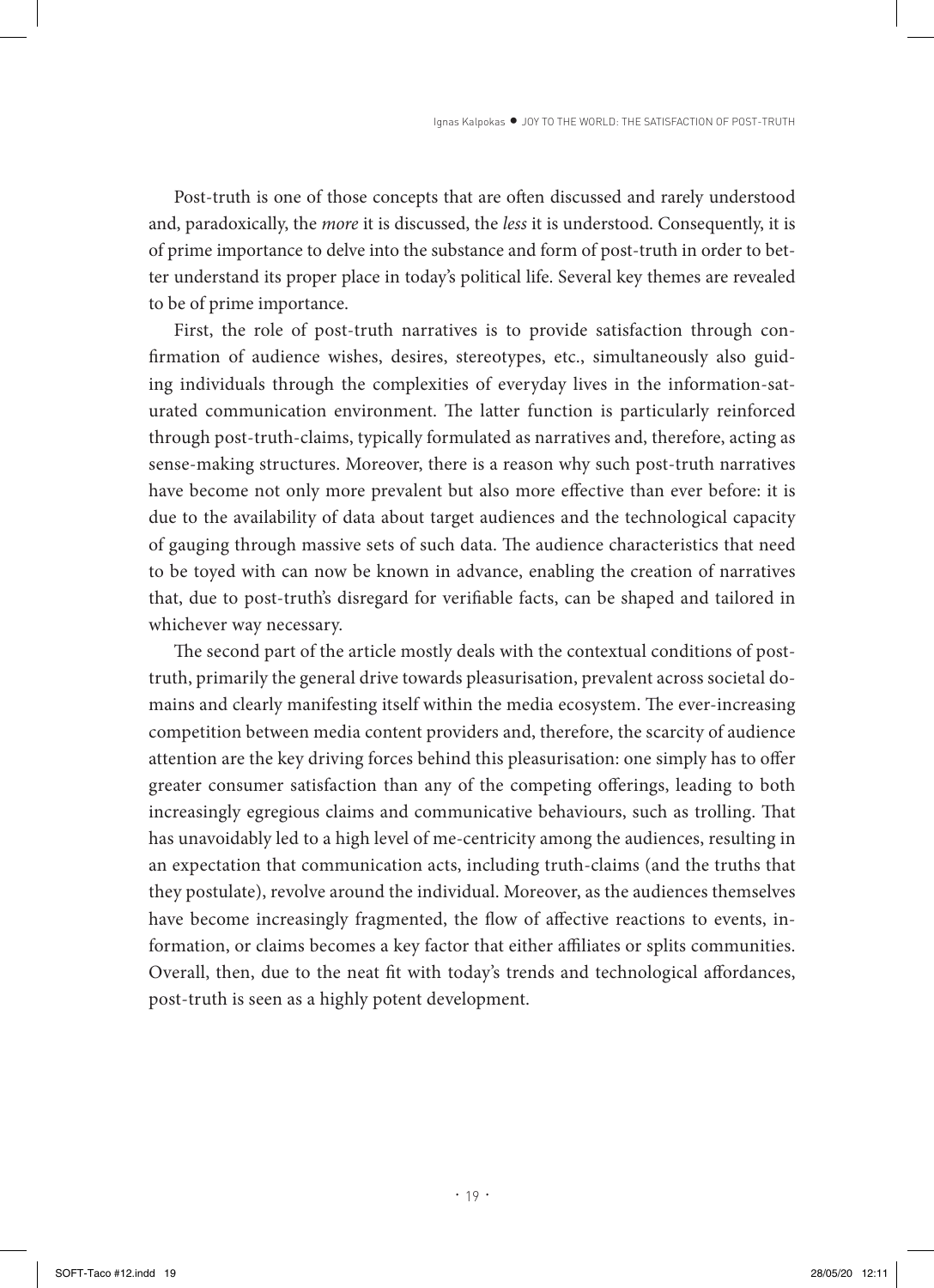#### **Telling It as the Audiences Like It**

In a general sense, Post-truth should be understood as progressive erasure of the truth/falsehood distinction while uttering statements (and, from an audience perspective, deciding on the currency of such statements). Part and parcel of this erasure is prioritisation of affective identification with truth-claims over more conventional reasoned decision-making processes (for a more extensive elaboration of this view, see Kalpokas, 2019). The preceding definition is expansive enough to account for both the more egregious manifestations of post-truth, such as Trump or the Brexiteers, and more the broader changes in political communication, such as the mainstreamisation of trolling as a political practice. Indeed, the aforementioned irrelevance of the truth-falsehood distinction is crucial: if post-truth was about concealing facts, it would merely amount to old-fashioned lying. Meanwhile, if post-truth involved the expectation that 'the crowd's reaction actually *does* change the facts about a lie', as McIntyre (2018, p 9) suggests, then post-truth would perhaps signify a sudden explosion of sheer madness. In fact, nobody expects the facts to change – what matters is only the public preference for one set of claims over another, both sets being mutually exclusive. Since the very relationship of facts to verifiable reality (previously the benchmark of facticity) has become unimportant, there is no need for the facts to change in the first place.

Of course, the fluid relationship of post-truth claims with verifiable reality accords a significant degree of freedom to politicians willing to embrace the new communicative-political environment. Being unconstrained by objective conditions, political actors can tailor their claims in a way that specifically and intentionally answers the needs, wishes, preconceptions, and desires of the target audiences. As a result, posttruth political actors basically become screens onto which the electorate projects their wishes, fears, and desires (Hauser, 2018), whatever their relation to verifiable facts is. In this way, people obtain the pleasure of having their preconceptions, stereotypes, desires, and hopes confirmed and, since pleasurable results of our previous choices reinforce a repetition of choice patterns (de Haan & Linde, 2018, p. 1204), such politicians can easily get into the habit of opting for post-truth. Hence, we can say with confidence that adherence to pleasurable affect is learned as we go. And once we have learned that a particular stimulus (or source of stimuli), such as a source or a particular type of news (even if they are fake) helps maximise our satisfaction, it is only natural that we repeat our custom. Post-truth can, therefore, be seen as aspirational, i.e. as presenting a better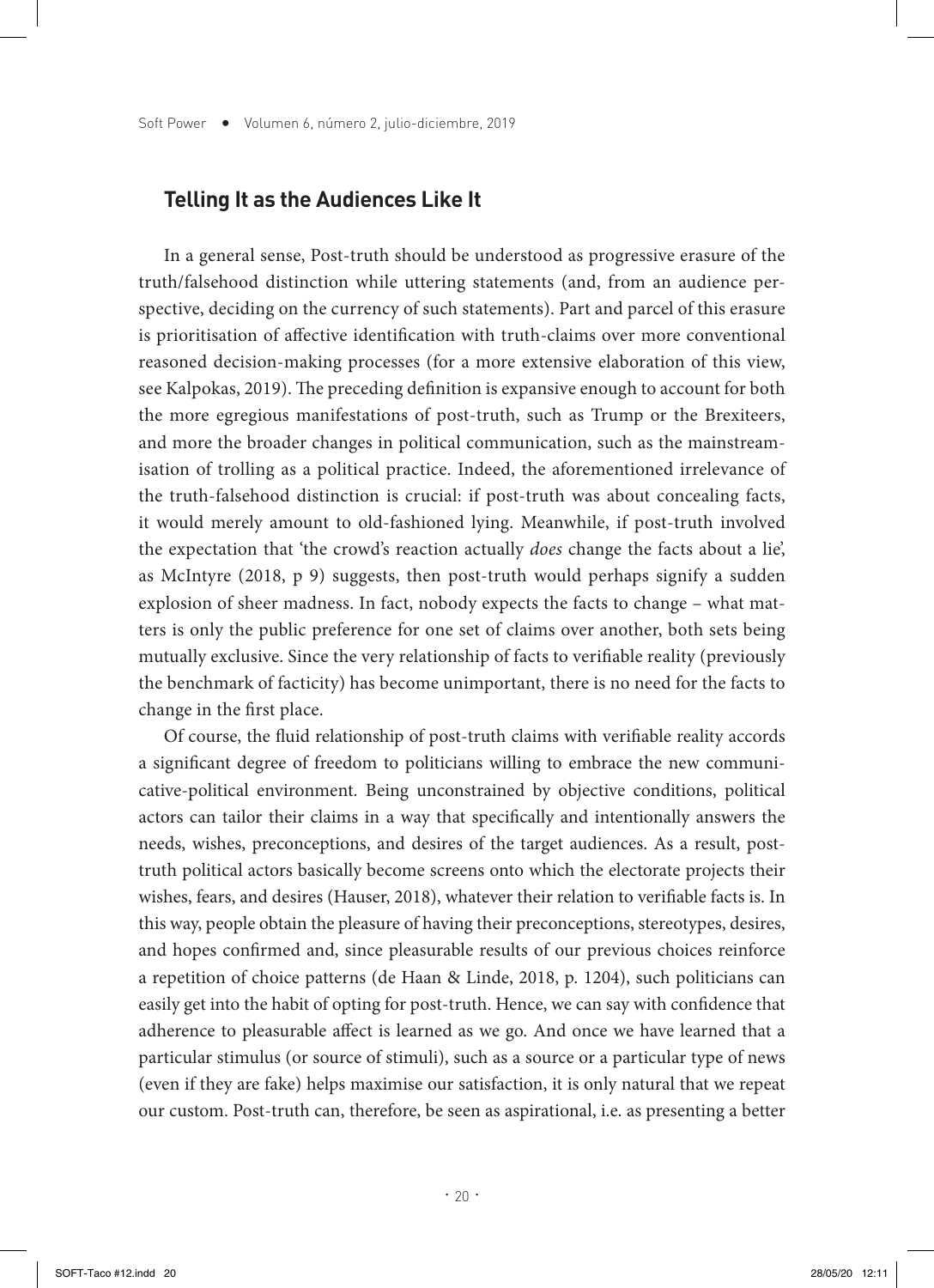picture of ourselves or of the future than would be possible if relying on verifiable facts (McGranahan, 2017, p. 246), thus further adding to the attractiveness of non-factual content.

On the other hand, it would be erroneous to think of post-truth politics exclusively in terms of doom and gloom. Somewhat paradoxically, it might be asserted that in today's culture of "constant promotionalism" which demands "hyper-competitive, self-branding, bragging, hyperbole" (Harsin, 2017, p. 515), and constant "work on the self" in order to earn an actual or imaginary competitive edge (Lazzarato, 2014), a posttruth politician is perhaps the most truthful one of all, their utterances being merely more dramatic versions of what many potential voters would themselves do at a job interview or whilst polishing their social media presence. This is also why much of what post-truth politicians do should be interpreted as signalling, i.e. making oneself or one's position clearly evident through something costly or outlandish. As Davis (2017) asserts, "sometimes, what you think is bullshit is actually a costly signal delivering useful information" (p. 85). In other words, even if the factual veracity of the claim is not necessarily sold on everyone, the claim is likely to be effective nonetheless as an indicator of where the relevant actor stands on a given issue, and the more outlandish the statement, the more unmissable it is, and the more it serves as an illustration that the actor has taken the effort to assert themselves and their stance and to satisfy their target audience. All that, in combination, is likely to be taken as a sign of care and attention by the relevant segments of the electorate.

Still, completely random claims, however appealing, would not be effective enough to produce collective results. Instead, truth claims, regardless of their veracity, must fall into narrative structures that explain and give meaning to everyday life. Essentially, as the rise of post-truth has demonstrated, "truth, as in fact or piece of information, has no intrinsic value": instead, "it is up to the narrative to create that value" (Holmstrom, 2015, p. 124). However, the narrative itself has a very dubious relation to truth: to be more precise, "the truth in the narrative is  $(...)$  not in its verifiability, but in its verisimilitude – the appearance of it being real or true" (Holmstrom, 2015, p. 124). In particular, people need a catchy and convenient narrative because it "provides explanations", i.e. "describes the past, justifies the present, and presents a vision of the future": while having increasing amounts of pure information "only muddles our understanding of the world", clear-cut narratives, regardless of their veracity, seemingly put things back in order by providing "relevant information, talking points, and an explanation of how the topic in question fits into their worldview" (Holmstrom, 2015, p. 120-121). Narratives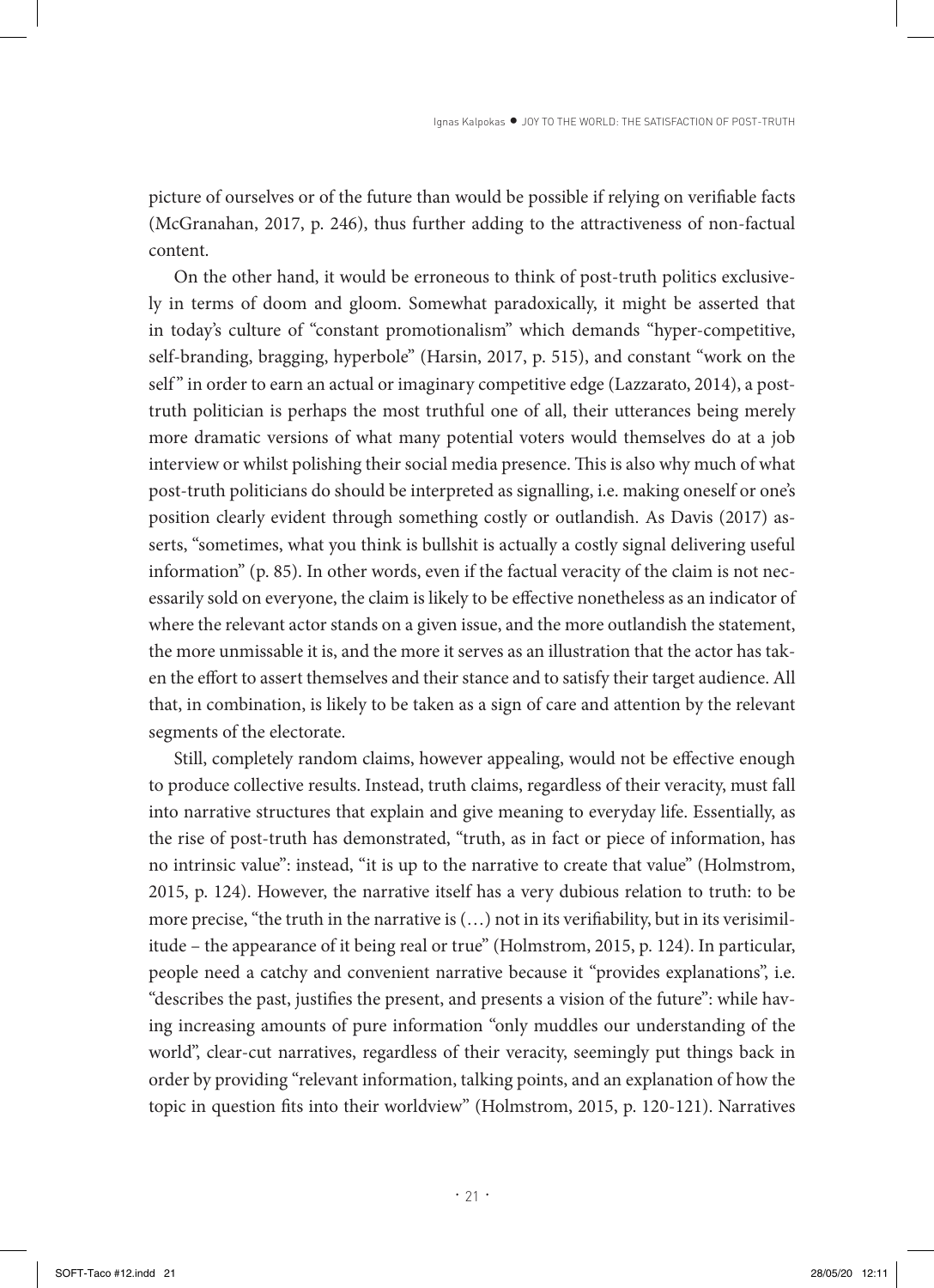"explain the world and set constraints on the imaginable and actionable, and shape perceived interests" (Roselle, Miskimmon & O'Loughlin, 2014, p. 76). Indeed, a narrative that gives sense to the disparate elements off representation and also makes one feel like (s)he is part of the story being told, hence encouraging to emotionally and otherwise invest in a particular issue under description. Moreover, narratives help to sift through the noise and conflicting information that one is now permanently bombarded with by offering a simple and seemingly uncontroversial answer, which (re)establishes the order of things. Where previously one encountered only a cornucopia of disparate things, now one encounters an ordered totality, which makes sense as to how the status quo has developed, its normative value (good or bad), and direction of action (protect or change). Hence, narratives, post-truth or not, are efficient means of dealing with information overload. And, again, post-truth narratives have a clear advantage in this context: if one is unconstrained by factual reality, it is much easier to concoct a narrative that provides easier, clearer, and more palatable explanations that fit audience preconceptions, desires, and aspirations than a more truthful alternative would.

The changes inherent in today's communication environment, including construction of post-truth narratives, must be understood in relation to advances in big data analysis. In a general sense, Big data refers to unprecedently large agglomerations of data that include "emails, videos, audios, images, click streams, logs, posts, search queries, health records, and more" (Kemper & Kolkman, 2018, p. 1). In effect, big data can be seen as a byword for the entirety of the digital traces of our lives and, therefore, (almost) complete information *about* our lives. The prime use for big data is as an input to (and increasingly as the basis of) decision-making processes. Instead of abstract models and rules that can never be fully precise, big data is claimed to reveal "the heterogeneity and multiplicity of the world" (Chandler, 2015, p. 850), i.e. to give a real-time actual representation of the world in all its granular detail. As stressed by Faraj et al. (2018), such capacity to collect and analyse information, compose descriptive and predictive accounts of the world and customise one's approach towards specific individuals, including tailored messaging leveraging "aspects of personality, political leanings, and affective proclivities" should not be seen as an aberration of sorts but, instead, as "the culmination of the digital quantification logic" (p. 64). Such datafied processes direct, among other things, the selection of information that we encounter, primarily (but not exclusively) on social media and as search results: the information to be displayed to us is chosen as 'relevant', i.e. as congruent with the data that is available about us (see e.g. Vaidhyanathan, 2018). Crucially, such algorithmic ranking and selection of content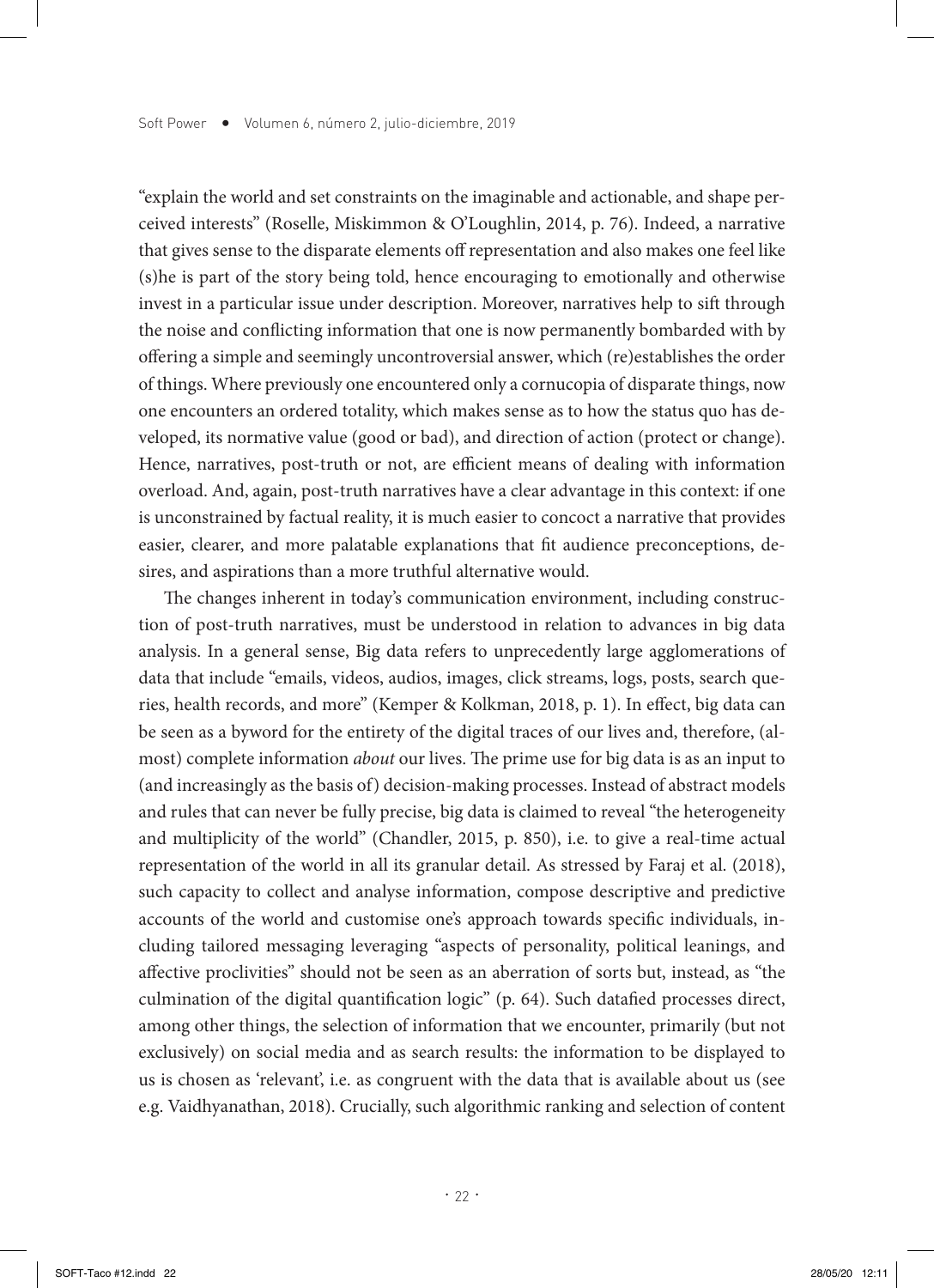directly affects "not only what we think about (agenda-setting) but also how we think about it (framing) and consequently how we act" thus shaping the realities lived by individuals and, through them, social order (Just & Latzer, 2017, p. 245-246). As a result, the lived realities and social orders inhabited by individuals increasingly find their grounding not in facts that apply to everyone universally but in the subjective characteristics of target audiences.

It is definitely convenient for actors willing to maximise the appeal of their narratives, at the expense of veracity if necessary, if the key building blocks that need to be included are known in advance, and big data analysis offers precisely that. However, there are also further developments that merit attention. First, we are still used to the traditional idea of a narrative as something that has a beginning, middle, and end, i.e. of narrative as a linear structure. In big data analysis-enabled construction of narratives such linearity is typically absent. That is because the performance of one's narrative can be observed in real time across different segments of the target audiences, particularly through techniques such as opinion mining and sentiment analysis (see e.g. Balazs & Velásquez, 2016; Giatsoglou *et al*. 2017; Puschmann & Powell, 2018). As a result, if the narrative is not performing as expected with a certain segment, the offering for that particular segment can be tweaked so that one part (or more) of the main narrative branches out and acquires a life of its own while other segments of the audience continue being fed with the main version or yet different branches thereof, depending on the ways in which satisfaction is best maximised. The consequences reach, of course, beyond mere narrative conventions: such splintering of accounts of the social world puts into question the entire idea of the public sphere (Bennett & Pfetsch, 2018). And if there is no more shared public sphere that is, at the very least, constructed through shared partaking in discussion of different interpretations of matters of common concern, then the distinction between truth and falsehood is eroded even further: no development of a shared experience and the necessity to explain and defend your interpretation but it is maximisation of satisfaction derived from a narrative regardless of the broader context that becomes paramount.

The second development worth noting is an increased opacity in the key nodal points of narrative structures. As already indicated, narratives are frequently amended and forked as a result of data feedback. However, the analysis of such data that renders the latter meaningful is typically carried out by proprietary algorithms, whose the inner workings are impossible to know, giving rise to 'data black boxes', i.e. routine instances whence one can observe the input and the output, but the actual analytic processes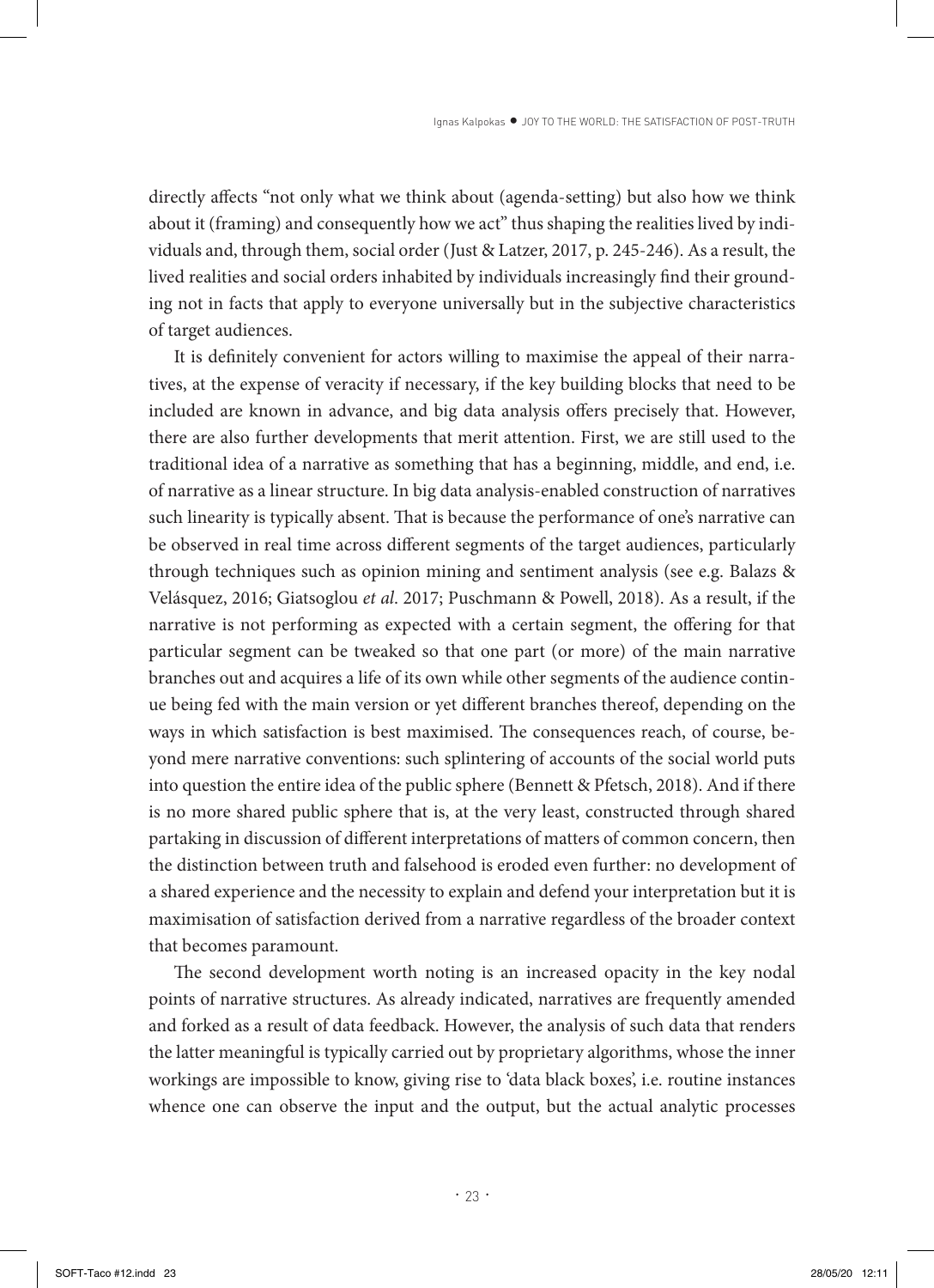remain unclear (see e.g. Müller *et al*, 2016; Perel, 2017). That, in turn, raises the questions of agency, transparency, and responsibility. In terms of agency, the question concerns the role of the ultimate decision-maker: are political communication and campaigning choices still being made by political actors, even though they are increasingly making such decisions on the basis of information the origin of which they can neither fully understand or is that agency now more with technology companies that create and own the crucial code? A corresponding transparency problem revolves around the issue of how both the public and the political actors are to verify the information upon which decisions are being made if its creation process is intentionally opaque. Consequently, one more major issue is who is to be held responsible if decisions made on the basis of such non-transparent information prove to be wrong, not only in terms of mismanagement but also in terms of structural changes, such as the furthering of post-truth.

#### **Just Give Me Pleasure**

To understand today's politics, one has to first conceive it as a mediatised domain. The concept of mediatisation is used in communications studies to denote how today's social world is "*changed* in its dynamics and structure by the role that media continuously (…) play in its construction", particularly with regards to how the social world's "forms and patterns are, in part, sustained in and through media and their infrastructures" (Couldry & Hepp, 2017, p. 15). Under the influence of mediatisation, "core elements of a social or cultural activity (like work, leisure, play etc.) assume media form" (Hjarvard, 2014, p. 48). Part and parcel to this shift, the media "have become an integral part of other institutions' operations, while they also have achieved a degree of self-determination and authority that forces other institutions, to greater or lesser degrees, to submit to their logic" (Hjarvard, 2008, p. 106). In specifically political terms, "mediatisation of politics means the diffusion of a specific media rationality into the sphere of the political" (Marcinkowski, 2014, p. 6), implying that political actors respond by following media, instead of political, logic (Strömbäck & Van Aelst, 2013, p. 342) – at least, that is, in democratic societies that enjoy free media. In this environment, political claim-making becomes subservient to the demands of the media, which typically means that speed, attention-grabbing, and consumer satisfaction take precedence over veracity and reasoned discourse.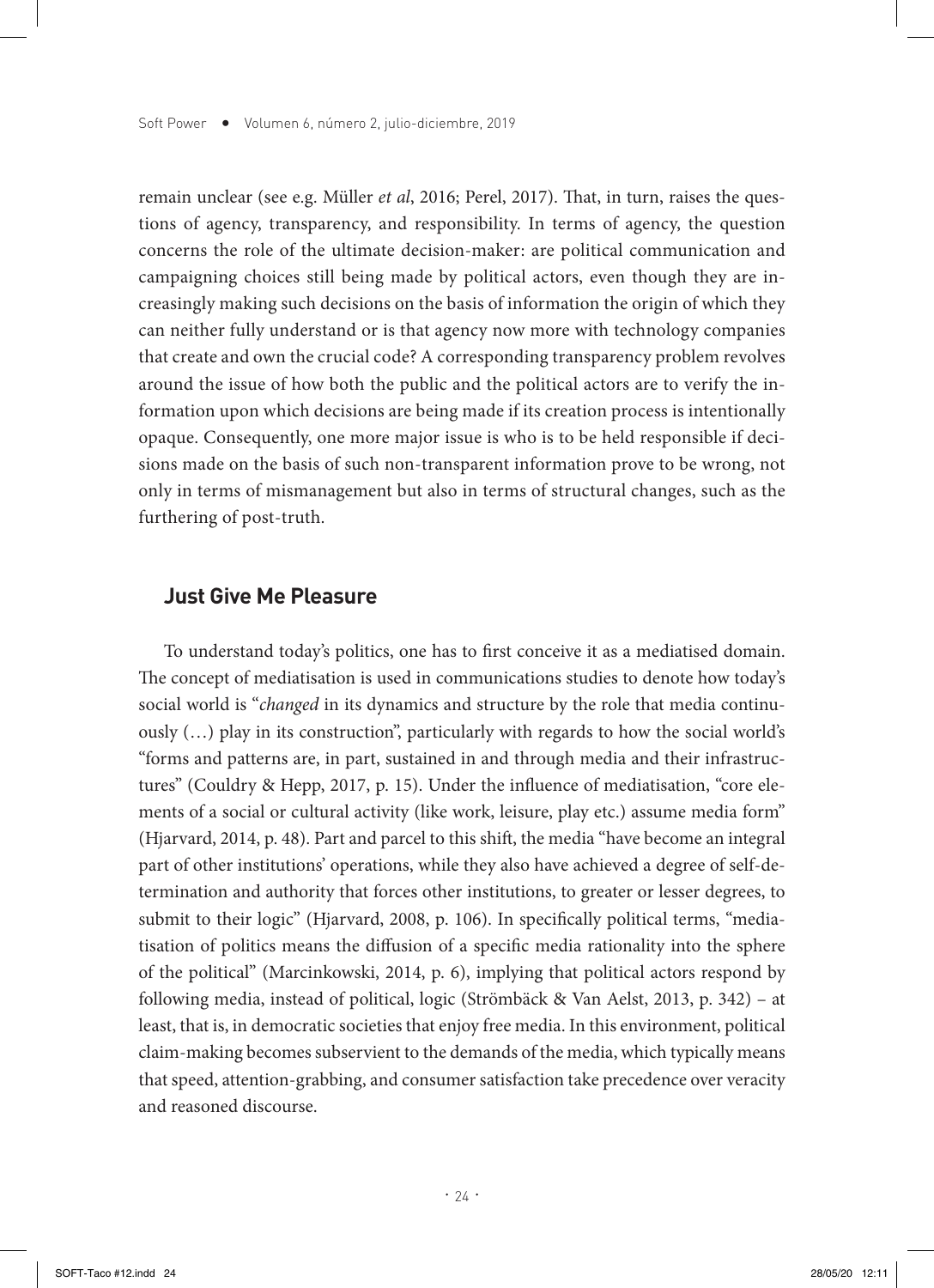Moreover, the media have become integral to the creation of social reality as such since they "constitute a *realm of shared experience*" by offering "a continuous presentation and interpretation of 'the way things are' and by doing so, contribute to the development of a sense of identity and of community" (Hjarvard, 2008, p. 126). Moreover, moving on to information supply in today's deeply mediatised (see Couldry & Hepp, 2017) societies, mere information availability has turned into information overload that creates "a temporality that is concerned with 'the now', and is stretched and condensed in various ways" (Coleman, 2018, p. 68). As a corollary, today's information overload reduces the time available for reflection, meaning that "the management of the flood of available knowledge" becomes a key skill and one that necessitates "rapid classification of facts as good or bad, likable or not", often leading to "withdrawal into default beliefs and opinions, often those of the group to which one belongs" (Damasio, 2018, p. 215) in order to simplify (or, rather, outsource) choice. However, while making the information overload easier to bear, this solution simultaneously and severely hinders our ability to break out of our filter bubble.

More generally, one can observe a trend towards pleasurisation and capitalisation on positive affective experiences in a broad spectrum of social and private activities, extending even to something as banal as e.g. chores in the "smart home" (see Strengers & Nicholls, 2018), as well as gamification of most areas of life (Papsdorf, 2015), conjoined with the playful nature of today's media (see e.g. Sicart, 2014). In political communication as well, emotional triggers have "consistently been found to enhance user engagement", ultimately leading to "emotional content generating higher numbers of likes and comments" (Noon Nave *et al*., 2018, p. 2). This should come as no surprise since it is typical for media of all sorts to encourage the consumption of their content through affective bonds with particular genres or specific personae in terms of "a particular energy, mood, or movement" that is even prior to feeling but feeding (or annulling) the latter, thereby being both fundamental and even more impulsive and difficult to conceive (Papacharissi, 2015, p. 21). Consequently, affective flows provide the basis for "the cultivation of subsequent feelings, emotions, thoughts, attitudes, and behaviours", leading, in turn, to an "affect economy", in which the value of something (an idea, an individual actor etc.) is measured by the intensity of reactions that they can evoke (p. 23). Once again, affective impact, and not veracity, is key.

In this new condition, political news and current affairs have to compete with any other kind of media offering – which typically manifests "intense experiential immersions with strong affective valences" – from games and messaging apps to latest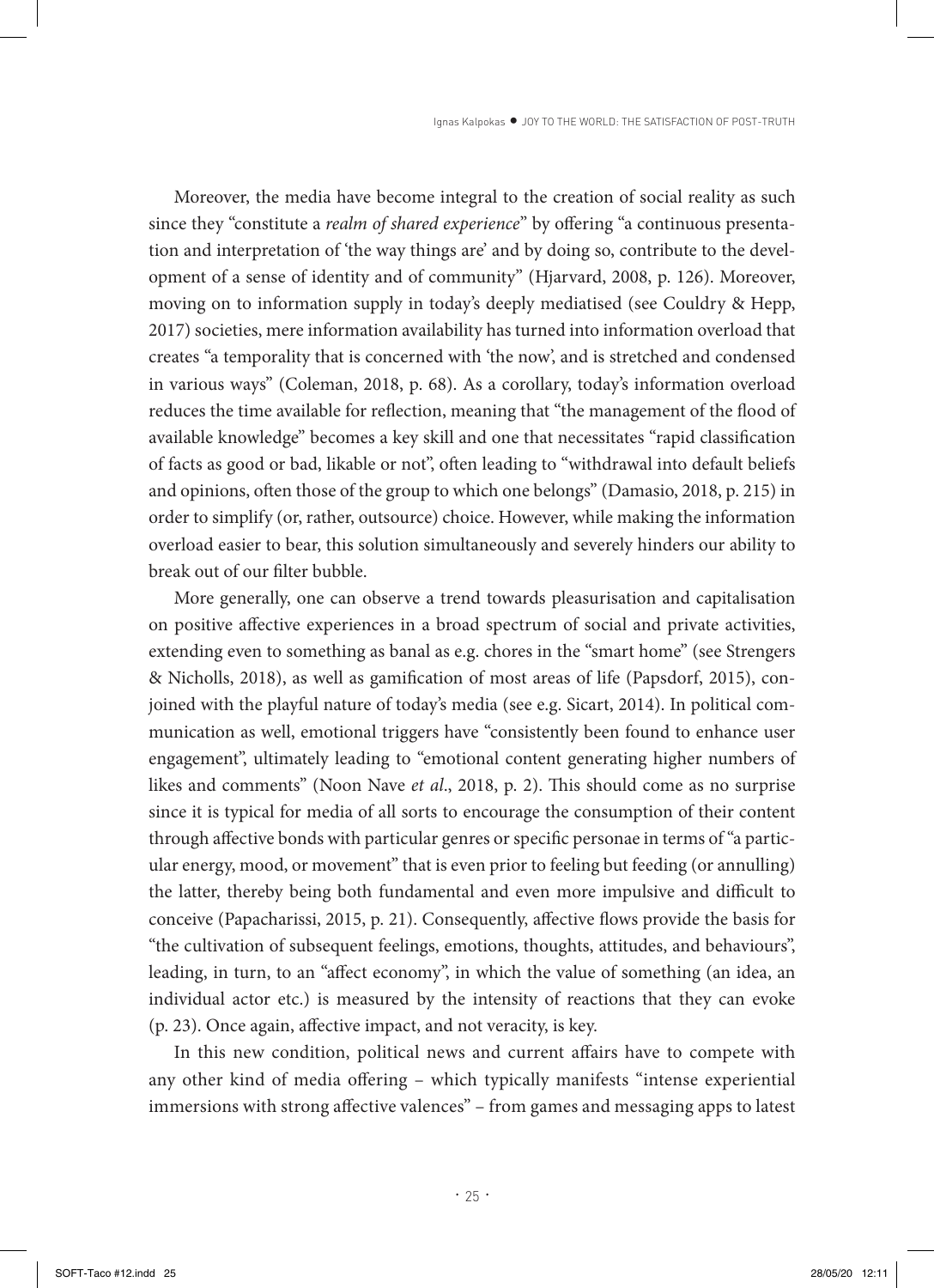celebrity gossip, resulting in "intense and incessant competition for attention" (Dahlgren & Alvares, 2013, p. 54). Hence, the key to political ordering power (or, at the very least, to achieving influence) is in acquiring the capacity to frame and shape discourses – and that is mainly achieved by maximising consumer satisfaction. Moreover, the social media environment "collapses storytelling conventions that distinguish fact from opinion and from emotion into subjectively narrated realities", thus disrupting dominant narratives with "affectively charged micro-narratives" that enable people to "feel their way into their own place in politics" (Papacharissi, 2015, p. 131). Essentially, if all information appears equal and the main distinguishing factor is how one *feels* about a claim, the "me-first" affirmation becomes even more crucial. In this environment, action is *connective* rather than collective whereby, "participation becomes self-motivating as personally expressive content is shared with, and recognized by, others who, in turn, repeat these networked sharing activities" (Bennett & Segerberg, 2012, p. 752). The ensuing result is formation of communities united by a shared affective reaction to information, claims, events, trends, etc. (actual as well as alleged), i.e. affective communities.

If, as McIntyre (2018) alleges, "the selective use of facts that prop up one's position, and the complete rejection of facts that do not, seems part and parcel of creating the new post-truth reality" (p. 34), then we are indeed witnessing a turn towards me-centric maximisation of affect and experience. Here, the entirety of the world, including truth and fact, is expected to be congruent with and, to put it more strongly, revolve around, the person making the judgement. This me-congruence criterion should not come as a surprise: since people want the "mental models of the world" that they build for themselves to be complete, they are likely to accept information that, while factually not exactly correct, fills any remaining gaps in pre-existing models, allowing a sense of completeness and, therefore, personal fulfilment (Ecker, 2018, p. 80). The reliance on experience should, in turn, come as no surprise because "it is the behavioural impulses generated by emotions that give or deny humans the energy to act on their perceptions" (Markwica, 2018, p. 87), and it generally appears that affects, emotions, and other unconscious processes make up around 98 per cent of brain activities while conscious reflection makes up merely 2 per cent (see e.g. Franks, 2014). Therefore, whatever plays on the emotions relevant at the time, is likely to prevail overall.

There is, of course, a danger in this rise of me-congruence. While certainly empowering by enabling previously neglected or underrepresented standpoints to flourish, the ensuing disruptions of hegemonic truths also pose the danger of opening a Pandora's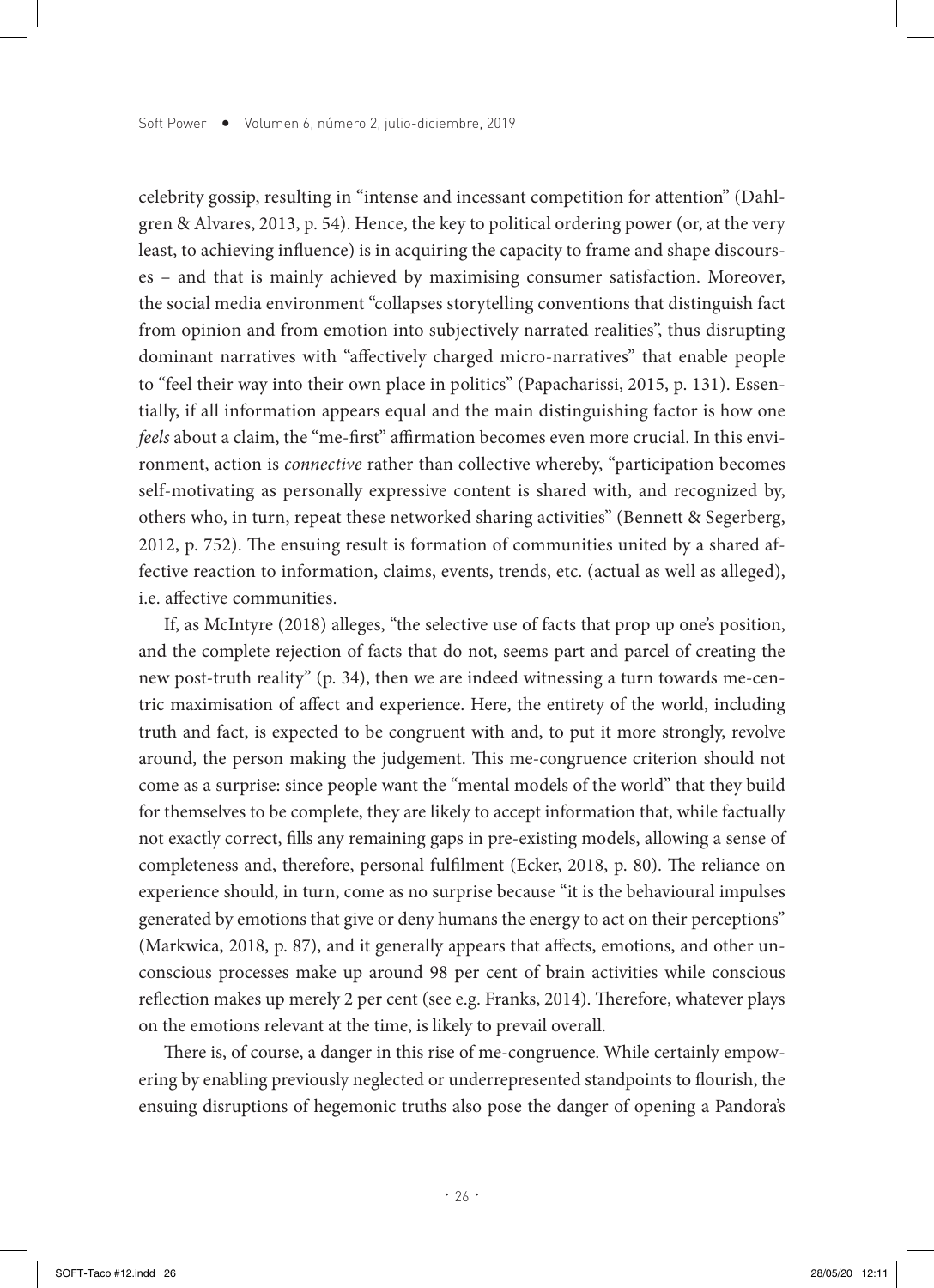box of issues that had been neglected for a valid reason, such as bearing no relation to reality whatsoever. The problem is even further exacerbated by our unprecedented ability to immerse ourselves in networks of the similar and the likeminded, thus causing the (most likely mistaken) impression that (almost) everybody agrees with us (McIntyre, 2018, p. 60) and shielding ourselves from competing truth-claims or, at least, arguments in support of them. And when it comes to affective exchange, which is pre-cognitive by definition, one does not even have to put in conscious effort to seek information that props up one's own position: one only has to side with a pleasure-maximising affect through the experiential "click" that the providers of information are at pains to induce. Furthermore, due to the ubiquity and personalisation of media use, as manifested by near-permanent immersion in smartphones and other devices, such affective stimuli increasingly come from the virtual environment (Miller, 2014) of which malleability and customisability are key, even though such customisability often comes courtesy not of individual agency but of algorithmic governance. Such governance typically comes in the form of "hypernudging" individuals (see Yeung, 2017) through a big data-informed process of altering the choice environment in such a way that individuals end up 'freely' choosing an option prescribed by political, business, or other actors. And perhaps the surest way of maximising and maintaining the power of such hypernudging is through assignment of individuals into virtual groups and communities, united by shared me-congruent affects and experiences.

One reason why assignment into groups reinforces the power of hypernudging has already been discussed: the exchange of information and affect further reinforces one's own position. However, there is at least one more reason: affective group formation has, as its corollary, disintegration. After all, "when people emotionally, ideologically, culturally, or socially align with similar others, they also disalign with the contextually unrecognisable other" (Döveling *et al.*, 2018, p. 4). It is in the nature of affective publics that they are discursively convened through either similarities or differences in affective encounters with the world (Papacharissi, 2015, p. 131). It is crucial to stress that whereas groups based on more tangible and verifiable criteria, such as information or physical encounters, could be more open to negotiation or discussion, affiliation with different affective patterns "often invites demarcations of emotional boundaries", thereby "leading to the emergence of divergent, even opposing groups of polarization and emotion" (Döveling *et al*., 2018, p. 4). That, in turn, gives rise not only to opposing emotional agglomerations but also "affiliative truths" (i.e. highly polarised accounts of the environment, leading to immediate siding 'for' or 'against'), resulting in the creation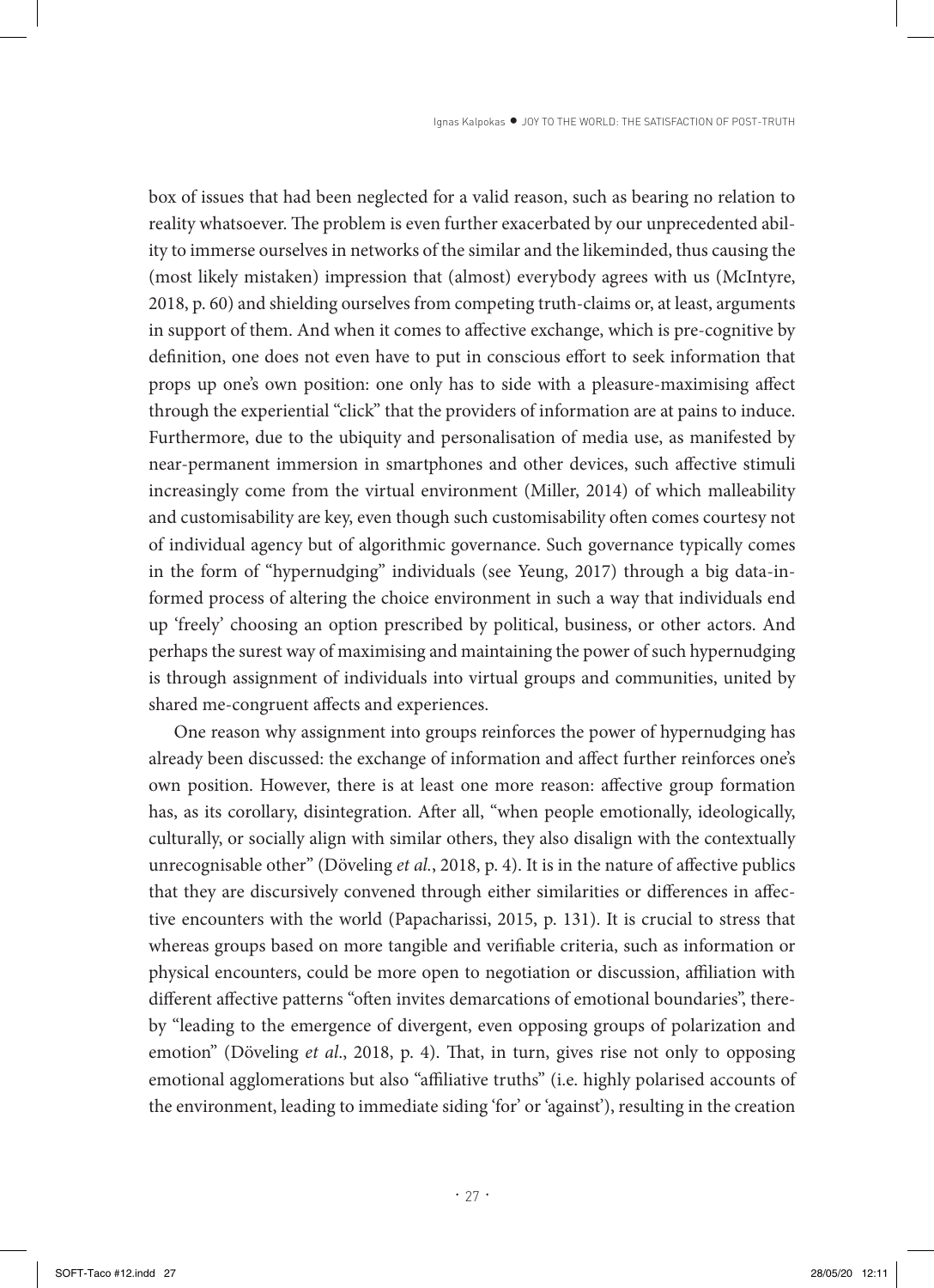of groups of fans and haters of a particular truth-claim (McGranahan, 2017). Crucially, such alignment typically has little to no relation to the veracity of the truth-claim in question. However, due to the data-rich nature of algorithmic sorting, ascription, and governance, the affective triggers necessary to hypernudge individuals and subsequently seal them within groups and communities are known in advance from the informational traces that we leave through the use of search, social media, apps etc., as already discussed in relation to big data.

As usual, it might be somewhat unfair to immediately strike an overly dramatic tone. Since the data used for algorithmic governance does not come out of nowhere but is aggregated while we go about with our everyday lives, it could be easily (and reasonably) claimed that any hypernudging thus derived, and affective group formation thus induced, in fact reflects our lives in an intimate way – perhaps even before we properly understand the relevant aspects of our lives. Indeed, as Lury and Wakeford (2012) stress, affective interactions would, perhaps, most accurately reflect "*the happening* of the social world – its ongoingness, relationality, contingency, and sensuousness" (p. 2). Indeed, since "human bodies are continuously and simultaneously affected by different entities and themselves continuously affect others", their interactions become immersed in "a 'web' or 'field' of affect that has both stable and dynamic properties", constituting ties that "can be longer-lasting or relatively brief, exhibiting dynamic fluctuations" (von Scheve, 2018, p. 54). Therefore, once (hyper)nudged into communities reflecting their affective patterns, valences, and capacities, individuals end up sustaining their shared existence as well as communal knowledge produced and maintained through affective exchanges regardless of its (post)-truthfulness. Therefore, to reiterate, we get what we (are deemed to) need. And if we seem to possess a predilection towards some form of post-truth, then that is what is going to be served to us.

There is, nevertheless, a normative basis for me-centric affective engagement with the environment. It is based on the concept of homeostasis that, while usually referring to self-regulation of processes, should be, in case of humans, extended to refer to life beyond its physical minimum, ensuring that "*life is regulated within a range that is not just compatible with survival but also conducive to flourishing, to a projection of life into the future of an organism or a species*" (Damasio, 2018, p. 25). A key aspect is the inseparability of feelings and physical existence, partly due to the nature of feelings as "a cooperative partnership of body and brain, interacting by way of free-ranging chemical molecules and nerve pathways" (p. 12), meaning that feelings both react to bodily states and also feed back, affecting bodily states as well. Such inseparability of the body and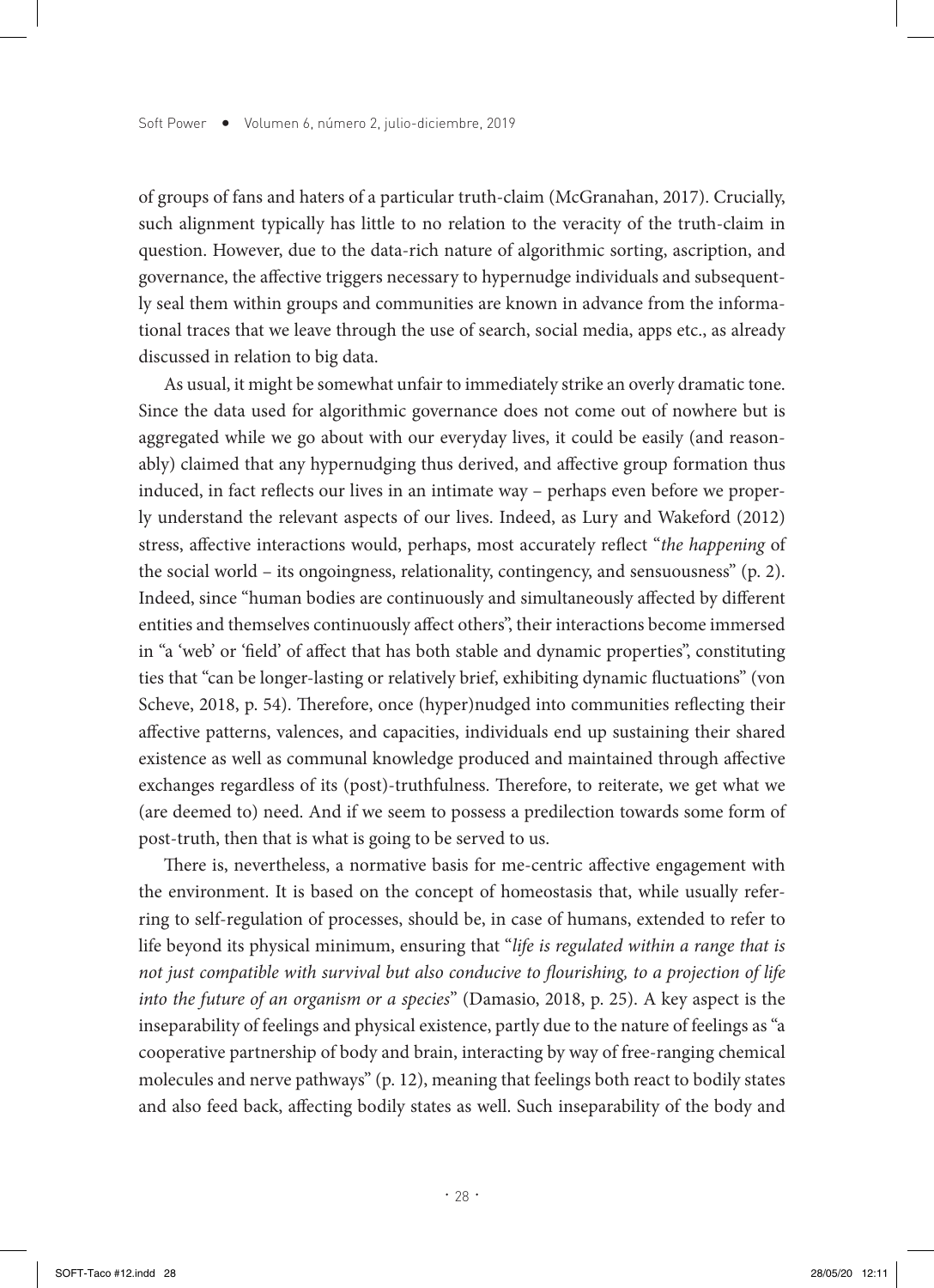the mind and the presence of affective flows not only between minds but affecting the body as well demonstrates a physical need for pleasure and satisfaction: when positive affects are encountered, bodily functions are improved and physical, as well as mental, well-being increases and vice versa (see, generally, p. 108-109). Hence, post-truth plays a key role in ensuring an at least perceived mental quality of life that, in turn, improves the bodily one. Thus, what we are dealing with in this article is not mere decadent hedonism – it pertains to newly expanded means of ensuring overall well-being, even if one has to go post-truth to achieve it.

In the environment described above, it comes as no surprise that "social media management becomes a must" for any aspiring political actor, meaning both self-presentation and the ability to gauge the affective valences circulating on social media and tap into them (Mazzoleni, 2017, p. 142) in order to attempt to shape them in accordance with particular political interests. Moreover, since emotion triggering (as well as emotion-laden content per se) has been demonstrated to increase user engagement (Noon Nave *et al*., 2018, p. 2), it becomes highly unreasonable *not* to make use of the trends. In this context, political affiliation should not be treated very differently from fandom, referred to as a dynamic and creative "relationship between the individual fan, other fans and the fan object" wherein fans themselves play an active role in constituting the properties of the object of fandom as well as fandom itself (Dean, 2017, p. 412). In other words, political offering (a person, a group, a set of ideas, or a 'truth') is created *within* the process of being offered in an interrelation between the communicators and the audiences through constant flows of affect and affective orientations that "help to form bonds between individuals that sustain a sense of *community*" (Dean, 2017, p. 413). An important technique for achieving affective affiliation between supporters and making use of identity-forming and identity-affirming nature of fan-like political bonds is trolling.

Trolling itself is a multi-faceted phenomenon, despite being perceived, in everyday discourse and media representations alike, as merely "a blanket term for any type of negatively marked online conduct" (Golf-Papez & Veer, 2017, p. 1339). However, that is not necessarily an accurate depiction. While many trolls are, indeed, on a mission to inflict harm and distress on others, the more mainstream ones involve everyday internet users who simply aim to make fun of things without being intentionally harmful (p. 1341), simply employing irony, sarcasm, and the language of memes for not only their own enjoyment but also that of their online friends. In fact, "trolling can rightly be said to be the new normal" (Hannan, 2018, p 220). Hence, as Sanfilippo et al. (2018) claim,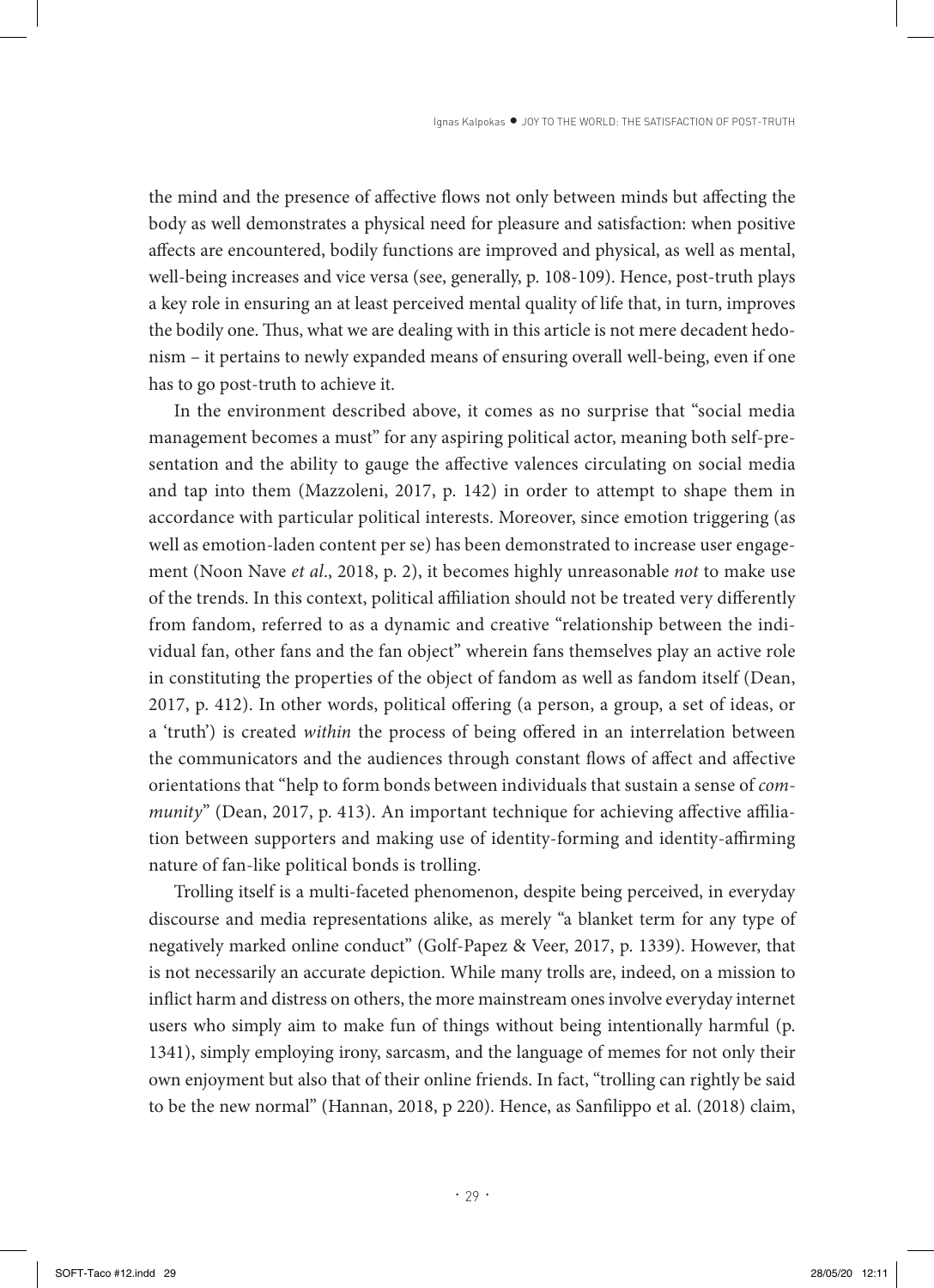"not everyone who engages in the behaviour is, in fact, a troll" and, therefore, a distinction must be made between mean trolls and light-hearted trolling (p. 35-37). Moreover, the mainstreamisation of trolling has had a notable effect on both everyday *and* political communication as "trolling is now an open practice, in which many trolls no longer bother hiding behind fake names and fake pictures' (Hannan, 2018, p. 220). The prevalent use of irony and sarcasm, typical of the language of trolling, has even become necessary for drawing attention to oneself and retaining audience attention in a media environment where "popularity now competes with logic and evidence as an arbiter of truth" and tends to win convincingly while "lengthy, detailed disquisitions do not fare well against short, biting sarcasm" (p. 220). Crucially, engagement in trolling is no longer characteristic to lay citizens only – it has become part of the political mainstream as well, with politicians regularly trolling one another online, being trolled by citizens, and even ever more often trolling the citizens back, turning trolling into "a new genre of political speech" which "has become so common that new norms and expectations have quickly developed around it", turning political trolling into "a media spectacle" (p. 220). In this environment, a politician is expected to "expertly troll" an opponent because both political commentators and the public are judging their trolling ability (p. 221). Trolling as a political practice is particularly apt for affective mobilisation (the latter is further strengthened by sarcasm and irony) and makes perfect sense in the context of affiliative truths whence, having entangled an audience within a network of affective flows, one is essentially preaching to the converted (who are affectively induced to follow). Here, again, veracity becomes subservient to consumer satisfaction: there might well be a kernel of truth in one's trolling, but that truth is not the valuable part.

The valuable part is, once again, the engagement and stimulation of one's target audience and the 'stickiness' of the message, in both substance and style. As long as the substance is appealing to the target audience by responding to its tastes, stereotypes, fears, insecurities, hopes, desires, etc., irrespective of the veracity of the content, as long as that substance is targeted in such a way that individuals are imperceivably nudged towards making a prescribed decision, and that is done in a way that attracts audience attention and focuses it on what is happening (trolling and signalling are thus two sides of the same coin), success is more than likely. And with the availability of data to inform communication decision-making, the efficiency of post-truth choices for political actors can be maximised, while risk of missteps and mishaps can be minimised. However, the glaring problem for politics and the public sphere is, of course, that it can all easily end in a slippery slope: if one actor engages in post-truth, it becomes irrational (at least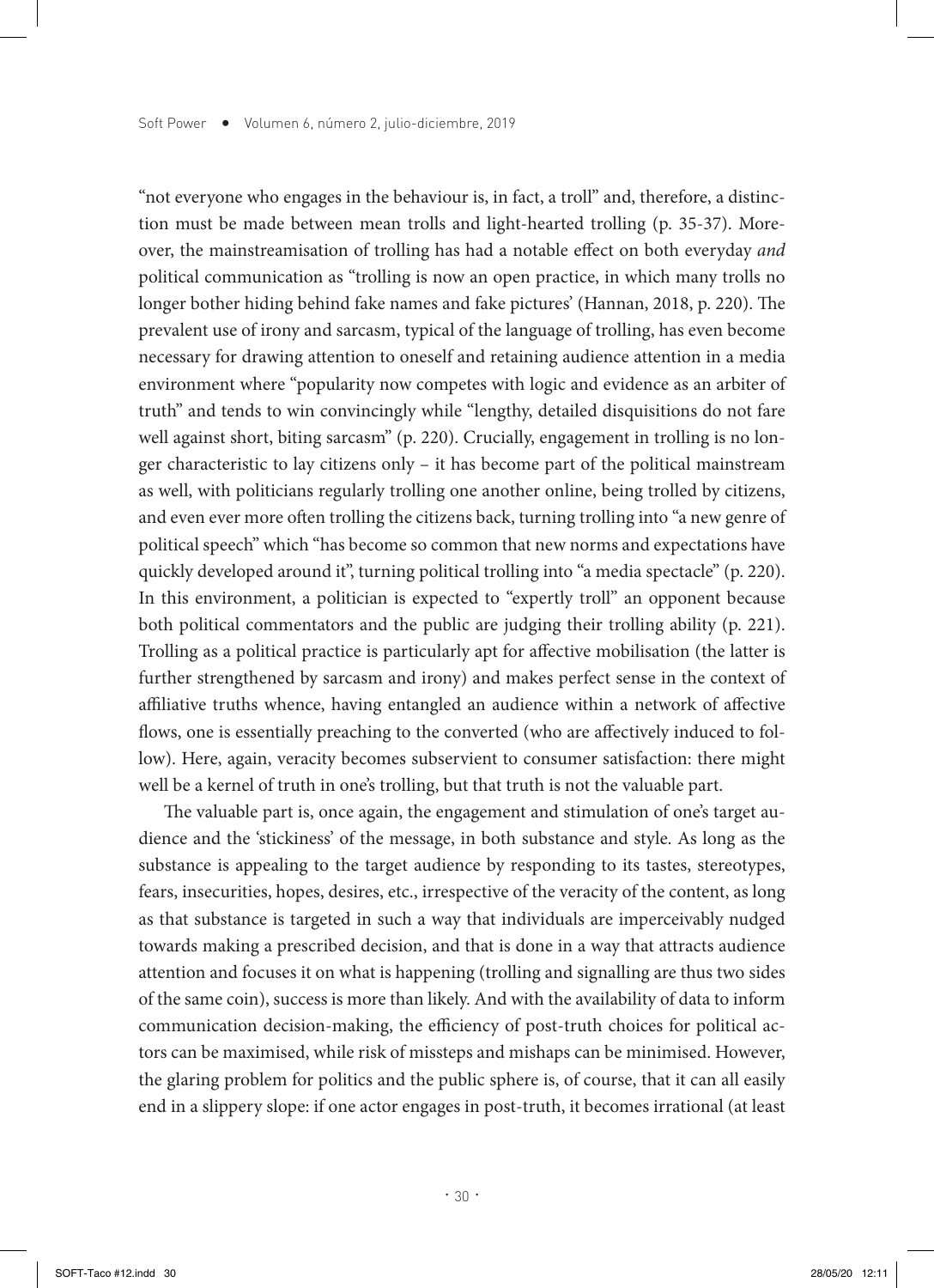from a political effectiveness and chance maximisation point of view) for other actors *not* to follow suit. And if (when) political discourse ultimately fills up with trolls, signallers, and other post-truthers, more and more effort has to be put into standing out of the crowd, resulting in ever more outlandish narratives and communication acts.

#### **Conclusion**

Post-truth is definitely to be seen as political communication's answer to the societal developments and technological affordances of today. Building on the progressive pleasurisation of media and society and the availability of data necessary to exploit these trends, post-truth politicians are capable of producing narratives that are more than likely to captivate audience attention in ways unconstrained by verifiability and relationship to facts. It is precisely in this neat fit with the current trends that the strength and appeal of post-truth lies. Consequently, it is safe to assert that post-truth is the key paradigm of today.

#### **References**

- Balazs, J. A. & Velásquez, J. D. (2016). Opinion Mining and Information Fusion: A Survey. *Information Fusion*, 27, 95-110.
- Bennett, W. L. & Pfetsch, B. (2018). Rethinking Political Communication in a Time of Disrupted Public Spheres. *Journal of Communication*, 68, 243-253.
- Bennett, W. L. & Segerberg, A. (2012). The Logic of Connective Action. *Information, Communication & Society*, 15(5), 739-768.
- Chandler, D. (2015). A World Without Causation: Big Data and the Coming of Age of Posthumanism. *Millennium: Journal of International Studies*, 43(3), 833-851.
- Coleman, R. (2018). Social Media and the Materialisation of the Affective Present. In T. D. Sampson, S. Maddison and D. Ellis (eds.) *Affect and Social Media: Emotion, Mediation, Anxiety and Contagion* (pp. 67-75). London and Lanham: Rowman & Littlefield.
- Couldry, N. and Hepp. A, (2017). *The Mediated Construction of Reality*. Cambridge and Malden: Polity.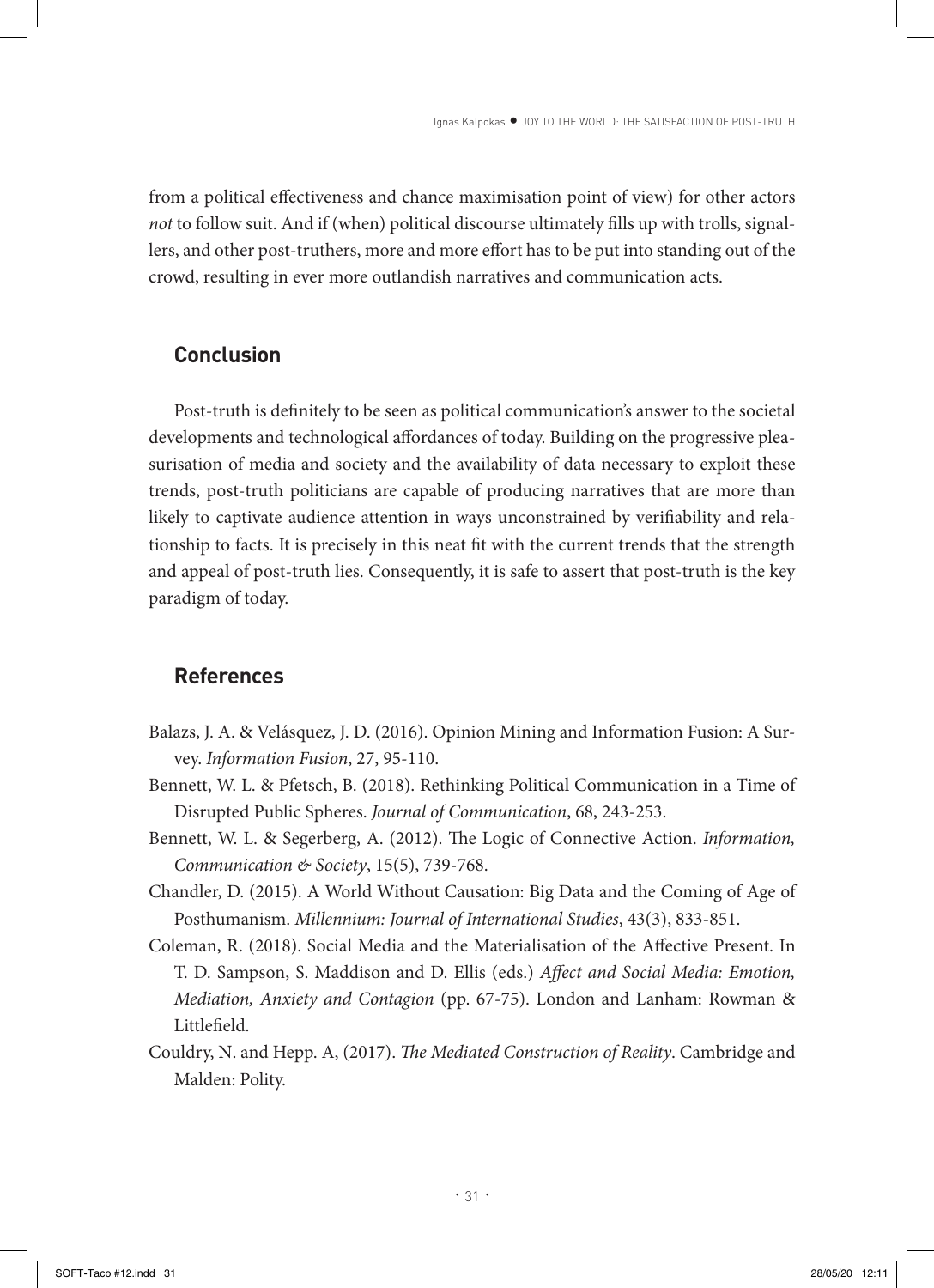- Dahlgren, P. & Alvares, C. (2013). Political Participation in an Age of Mediatization. *Javnost – The Public*, 20(2), 47-65.
- Damasio, A. (2018). *The Strange Order of Things: Life, Feeling, and the Making of Cultures*. New York: Pantheon Books.
- Davis, E. (2017). *Post-Truth: Why We Have Reached Peak Bullshit and What We Can Do About It.* London: Little, Brown.
- de Haan, T. & Linde, J. (2018). 'Good Nudge Lullaby': choice Architecture and Default Bias Reinforcement. *The Economic Journal*, 128, 1180-1206.
- Dean, J. (2017). Politicising Fandom. *The British Journal of Politics and International Relations*, 19(2), 408-424.
- Döveling, K., Harju, H. A. & Sommer, D. (2018). From Mediatized Emotion to Digital Affect Cultures: New Technologies and Global Flows of Emotion. *Social Media + Society*, doi: 10.1177/2056305117743141.
- Ecker, U. K. H. (2018). Why Rebuttals May Not Work: The Psychology of Misinformation. *Media Asia*, 44(2): 79-87.
- Faraj, S., Pachidi, S. & Sayegh, K. (2018). Working and Organizing in the Age of the Learning Algorithm. *Information and Organization*, 28, 62-70.
- Franks D. D. (2014). Emotions and Neurosociology. In J. E. Stets and J. E. Turner (Eds.). *Handbook of the Sociology of Emotions* (vol. 2) (pp. 267-281). New York: Springer.
- Giatsoglou, M. et al. (2017). Sentiment Analysis Leveraging Emotions and Word Embeddings. *Expert Systems with Applications*, 69, 214-224.
- Golf-Papez, M. & Veer, E. (2017). Don't Feed the Trolling: Rethinking How Online Trolling Is Being Defined and Combated. *Journal of Marketing Management*, 33 (15- 16), 1336-1354.
- Hannan, J. (2018). Trolling Ourselves to Death? Social Media and Post-truth Politics. *European Journal of Communication*, 33(2): 214-226.
- Harsin, J. (2015). Regimes of Posttruth, Postpolitics, and Attention Economies. *Communication, Culture & Critique*, 8, 327-333.
- Hauser, M. (2018). Metapopulism in-between Democracy and Populism: Transformations of Laclau's Concept of Populism with Trump and Putin. *Distinktion: Journal of Social Theory*, 19(1), 68-87.
- Hjarvard, S. (2008). The Mediatization of Society: A Theory of the Media as Agents of Social and Cultural Change. *Nordicom Review*, 29(2), 105-134.

\_\_\_\_\_\_ (2014). From Bricks to Bytes: The Mediatization of a Global Toy Industry. In I. Bondebjerg and P. Golding (Eds.). *European Culture and the Media* (pp. 43-64). Bristol: Intellect Books.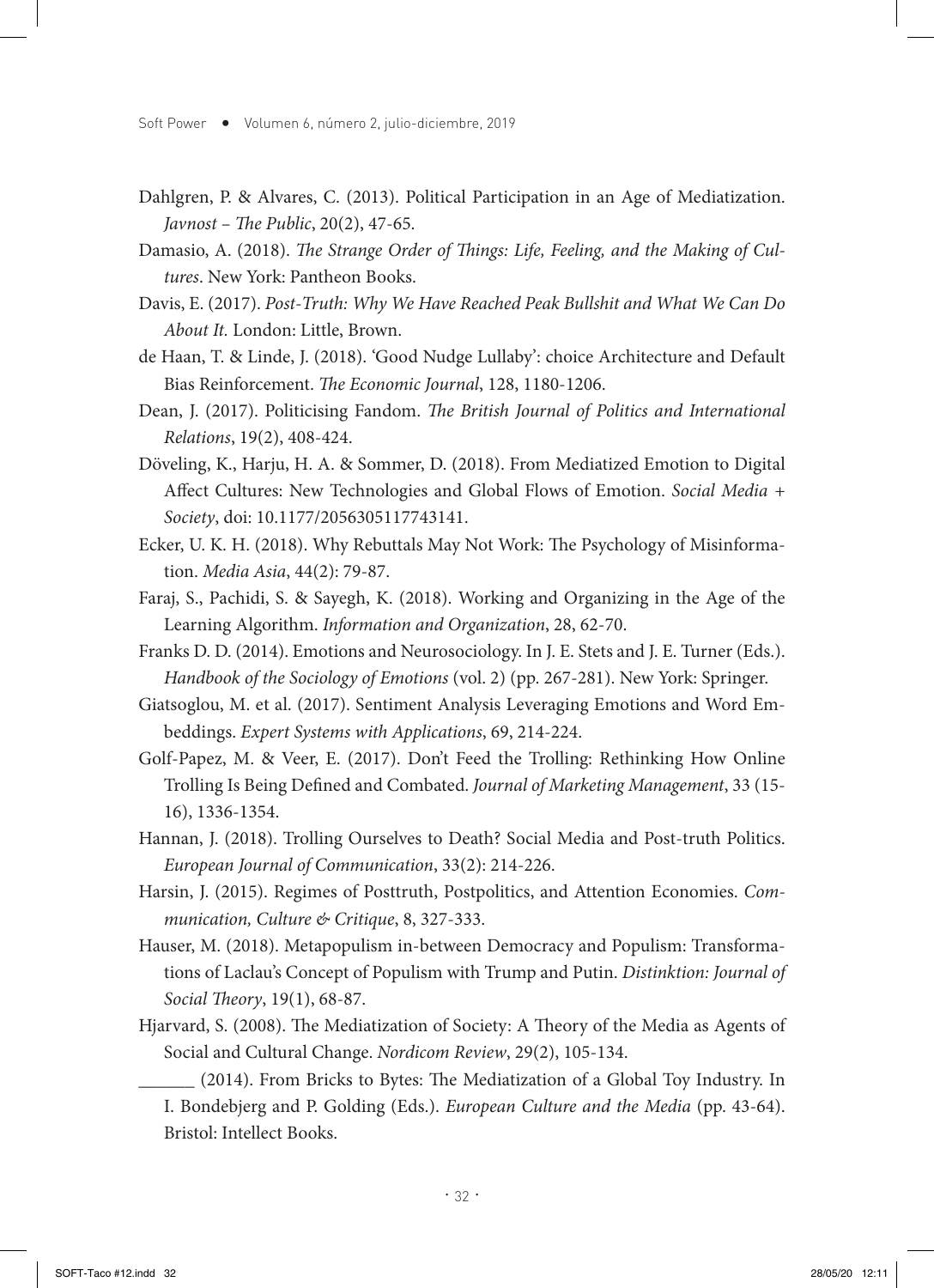- Holmstrom, M. (2015). The Narrative and Social Media. *Defence Strategic Communications*, 1(1), 119-133.
- Just, N. & Latzer, M. (2017). Governance by Algorithms: Reality Construction by Algorithmic Selection in the Internet. *Media, Culture & Society*, 39(2): 238-258.
- Kalpokas, I. (2019). *A Political Theory of Post-Truth*. London and New York: Palgrave Macmillan.
- Kemper, J. & Kolkman, D. (2018). Transparent to Whom? No Algorithmic Accountability Without a Critical Audience. *Information, Communication & Society*, doi:10.108 0/1369118X.2018.1477967.
- Lazzarato, M. (2014). *Signs and Machines: Capitalism and the Production of Subjectivity*. Los Angeles: Semiotext(e).
- Lury, C. & Wakeford, N. (2012). *Inventive Methods: The Happening of the Social*. London and New York: Routledge.
- Marcinkowski, F. (2014). Mediatisation of Politics: Reflections on the State of the Concept. *Javnost – The Public*, 21(2), 5-22.
- Markwica, R. (2018). *Emotional Choices: How the Logic of Affect Shapes Coercive Diplomacy*. Oxford and New York: Oxford University Press.
- Mazzoleni, G. (2017). Changes in Contemporary Communication Ecosystems Ask for a 'New Look' at the Concept of Mediatisation. *Javnost – The Public*, 24(2), 136-145.
- McGranahan, C. (2017). An Anthropology of Lying: Trump and the Political Sociality of Moral Outrage. *American Ethnologist*, 44(2), 243-248.
- McIntyre, L. C. (2018). *Post-Truth*. Cambridge (MA) and London: The MIT Press.
- Miller, J. (2014). The Fourth Screen: Mediatization and the Smartphone. *Mobile Media and Communication*, 2(2), 209-226.
- Müller, O. et. al. (2016). Utilizing Big Data Analytics for Information Systems Research: Challenges, Promises and Guidelines. *European Journal of Information Systems*, 25(4), 289-302.
- Noon Nave, N., Shifman, L. & Tenenboim-Weinblatt, K. (2018). Talking it Personally: Features of Successful Political Posts on Facebook. *Social Media + Society*. doi: 10.1177/2056305118784771.
- Papacharissi, Z. (2015). *Affective Publics: Sentiment, Technology, and Politics*. Oxford and New York: Oxford University Press.
- Papsdorf, C. (2015). How the Internet Automates Communication. *Information, Communication & Society*, 18(9), 991-1005.